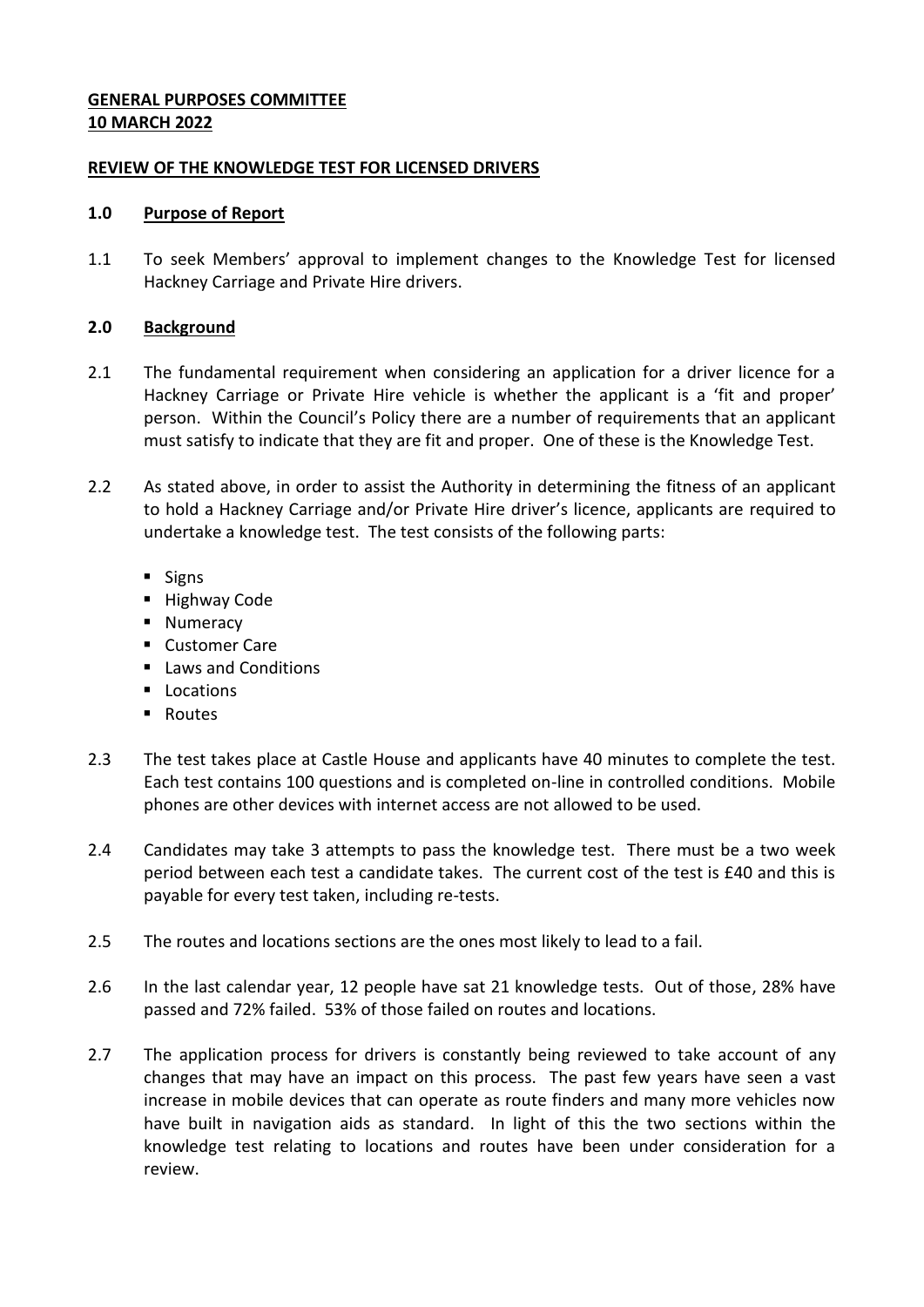- 2.8 In addition to this, a representation has been made from a well-established taxi proprietor seeking assistance with the recruitment of drivers. The case he has made is that recruitment is challenging as many local drivers have now moved into food delivery. He is able to attract drivers from areas surrounding Newark & Sherwood, but is concerned that they will not be suitable for applying for a licence for a number of months due to the routes and location requirements in our knowledge test.
- 2.9 In view of the above, a number of options have been considered during the review of the Knowledge Test. The use of navigation aids during the test was the first option considered. The problem with this is that many drivers now use their mobile phone as the navigation aid. There are elements of the knowledge test where a mobile phone can be used to access other information that would assist in passing the test and therefore mobile phones are not permitted within the test. Stand-alone navigation aids have also been considered but these are not always familiar to the driver and there have been issues with obtaining a link to the satellite to receive a signal.
- 2.10 Due to the ubiquitous nature of mobile phones and their common use by drivers consideration has been given as to whether the locations and routes sections of the knowledge test are still relevant.

## **3.0 Proposals**

- 3.1 A robust and challenging application process is important in ensuring that all applicants are properly considered in terms of their suitability to hold a licence. Equally it is important that the application process does not put barriers in place unwittingly limiting the ability of applicants to successfully obtain a licence, or to prevent the local taxi trade from being able to recruit drivers in a timely manner.
- 3.2 It is proposed that the knowledge test is amended to remove the sections on routes and locations.

### **4.0 Equalities Implications**

4.1 There are no equalities implications arising from this report. All applicants are required to take the test.

### **5.0 Financial Implications**

- 5.1 None from this report
- **6.0 Digital Implications**
- **6.1** There are no digital implications arising from this report.

#### **7.0 RECOMMENDATION**

**That the taxi knowledge test is amended to remove the sections relating to routes and locations.**